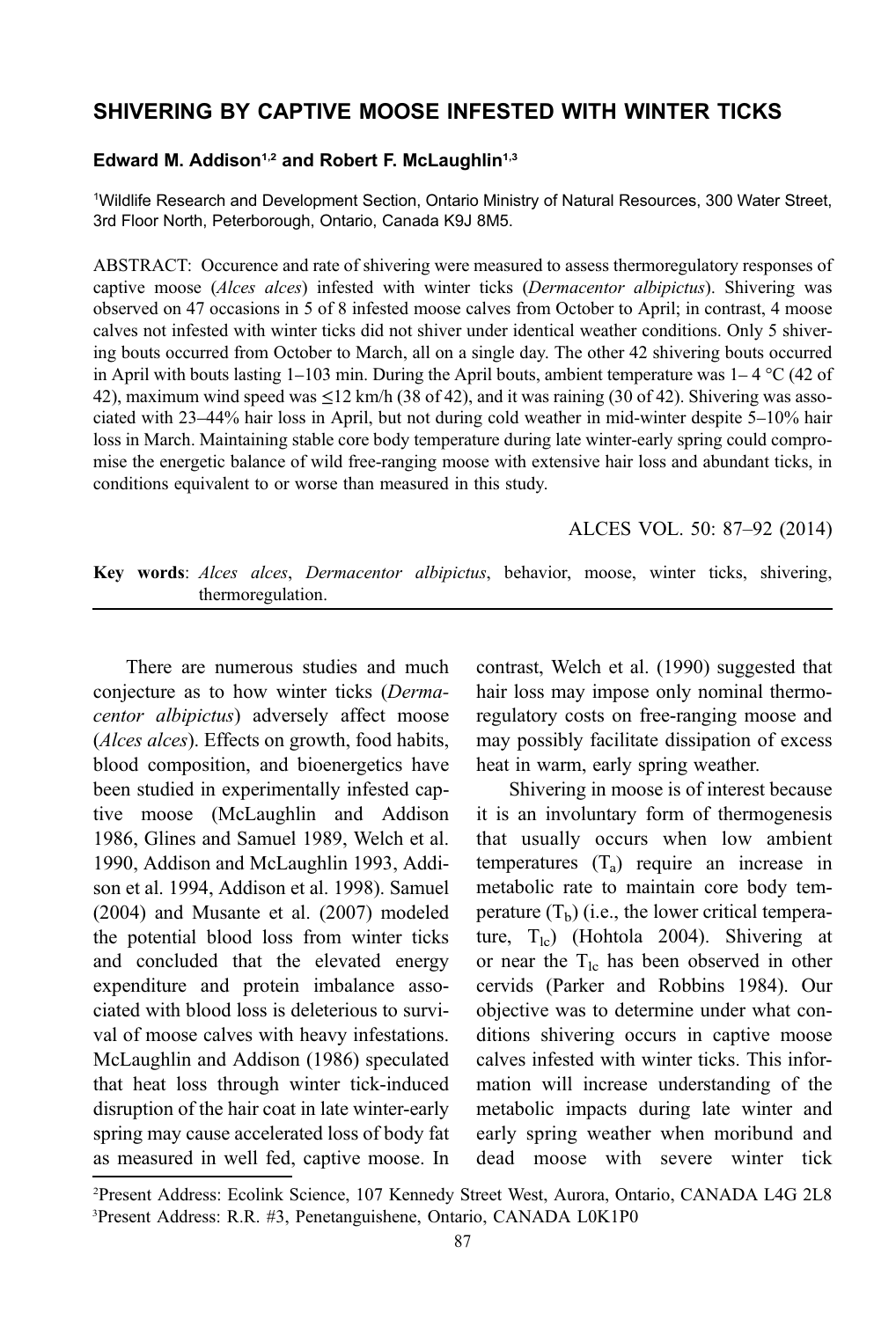infestations are most frequently observed in the wild.

### METHODS

The experiments were conducted in Algonquin Provincial Park, Ontario (45° 30′ N, 78° 35′ W) where 13 of 18 calves were captured at <2 weeks of age in May 1982; 5 calves were from other areas in central and northeastern Ontario (Addison and McLaughlin 1993). Male and female calves were paired in each of 6 adjacent pens  $(29.6 \times 16.5 \text{ m})$  located within a mixed forest stand with little undergrowth and a partial canopy (50% cover in summer) of white pine (Pinus strobus), white birch (Betula papyrifera), trembling (Populus tremuloides) and big tooth aspen (P. grandidentata). Calves were weaned as described by Addison et al. (1983) and from late October to the end of the experiment were fed ad libitum a ruminant ration containing 16% crude protein, 2.5% crude fat, and 6% crude fiber (United Cooperative of Ontario, Mississauga, Ontario, Canada).

Three treatment groups of moose were established: 4 controls without winter ticks, 4 infested with 21,000 winter tick larvae (moderate), and 4 infested with 42,000 larvae (heavy). Where possible, siblings were assigned to different treatment groups. Control moose were sprayed with acaricide (Dursban M., Dow Chemical of Canada Ltd., Sarnia, Ontario, Canada) twice in November and powdered with rotenone in December, January, and February to control accidental infestation by larval ticks. All moose were euthanized at the end of the experiment when their hair was dissolved and hides were checked for remaining ticks (Addison et al. 1979).

Moose were weighed on a calibrated platform scale (Canadian Scale Company Model 7045) approximately every 7 days from 16–325 days of age (Addison et al. 1994). These same 12 moose were used in

concurrent studies of hair loss that was measured every  $4-10$  days from 23 January  $-15$ April 1983 by measuring the area of hair loss and depth of hair removed (McLaughlin and Addison 1986).

Shivering and other behaviors were recorded simultaneously from 3 observation booths positioned above the back of each of a pair of 6 adjacent pens. Three observers recorded observations of 2 moose in a single pen during a 2.5 h period, after which a second group of 3 observers replaced them. These 2 groups then alternated in successive 2.5 h periods throughout the day; all observations were in daylight hours. The 6 moose observed simultaneously included 2 from each treatment group; subsequently, the remaining 6 moose (2 per treatment) were observed the following day and this process continued until 27–30 h of observations were recorded monthly (October – April) for each moose. Behaviour was recorded in 60, 1-min intervals during 1 h observation periods; 2403 h of observation occurred from mid-October 1982 to mid-April 1983. The  $T_a$ , wind speed, and precipitation were recorded at the beginning of each observation period, and those data were attributed to each observation min in that period.

#### RESULTS

Female and male calves weighed  $128 \pm$ 6 and 144  $\pm$  15 kg when 4½ months old in early October and 200  $\pm$  17 and 218  $\pm$ 20 kg, respectively, at the end of the experiment at 11 months of age (Addison et al. 1994). The 4 control moose harbored 0, 4, 21, and 85 winter ticks at the end of the experiment, in contrast to 1179–8290 ticks recovered from the infested moose. Fortytwo of 47 shivering bouts were observed in 2 individual moose in the moderate treatment group; 29 bouts were by a single moose (M4) (McLaughlin and Addison 1986).

The  $T_a$  was relatively mild on most observation days particularly in October,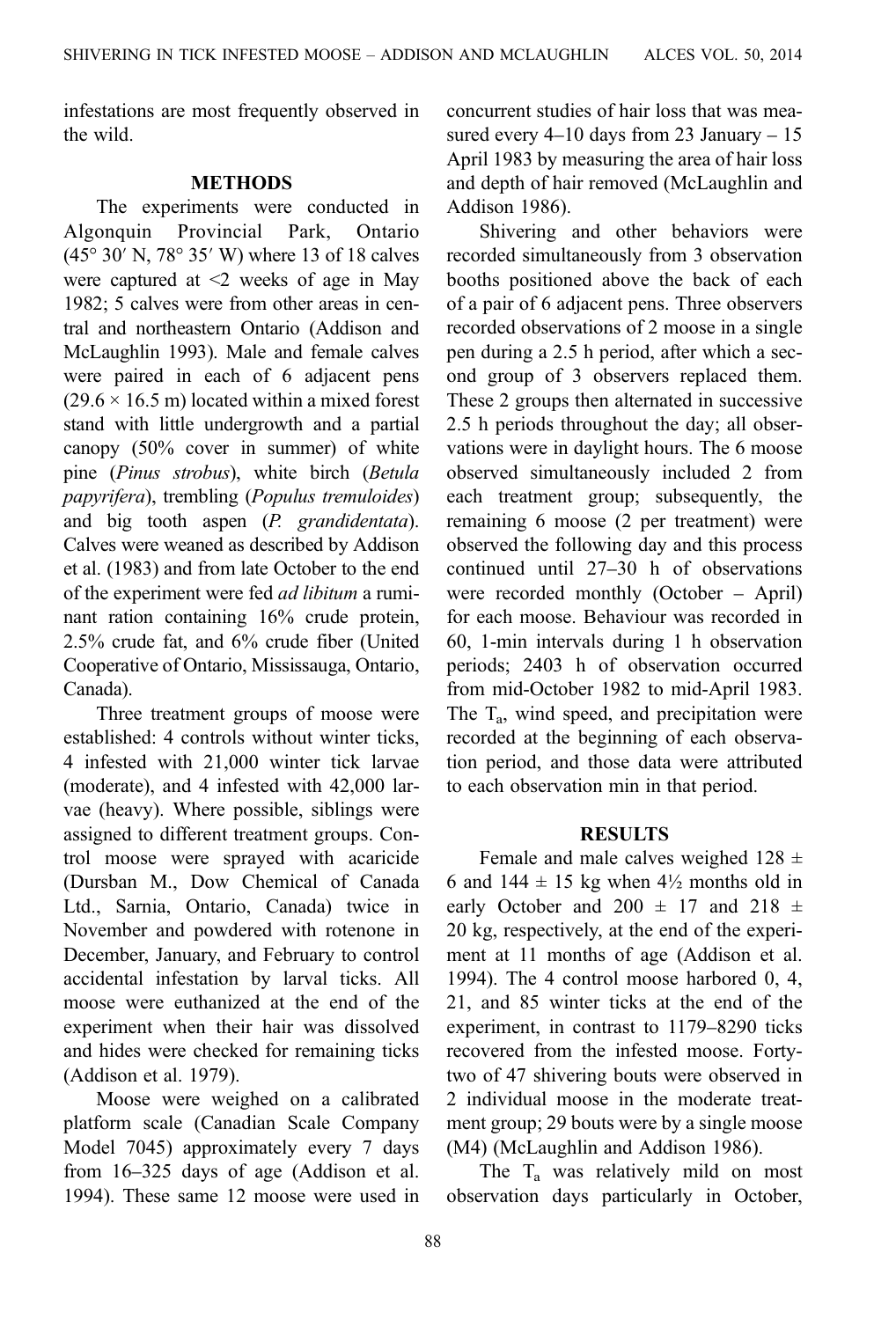|                          | OCT              | <b>NOV</b>       | DEC              | JAN            | <b>FEB</b>     | <b>MAR</b>   | <b>APR</b>   |
|--------------------------|------------------|------------------|------------------|----------------|----------------|--------------|--------------|
| Ambient Temperature (°C) |                  |                  |                  |                |                |              |              |
| >0                       | 64               | 12               | 10               | $\mathbf{0}$   | $\mathbf{0}$   | 33           | 50           |
| $0$ to $-9$              | 1                | 48               | 26               | 42             | 19             | 26           | 10           |
| $-10$ to $-19$           | $\mathbf{0}$     | $\mathbf{0}$     | 19               | 15             | 25             | $\mathbf{0}$ | $\mathbf{0}$ |
| $-20$ to $-29$           | $\boldsymbol{0}$ | $\boldsymbol{0}$ | 5                | 3              | 10             | $\mathbf{0}$ | $\mathbf{0}$ |
| $-30$ to $-32$           | $\mathbf{0}$     | $\mathbf{0}$     | $\mathbf{0}$     | $\mathbf{0}$   | 5              | $\theta$     | $\mathbf{0}$ |
| Wind Speed (km/h)        |                  |                  |                  |                |                |              |              |
| $\bf{0}$                 | 7                | 13               | 7                | 28             | 22             | 21           | 25           |
| $1 - 9$                  | 5                | 8                | 5                | 5              | $\overline{2}$ | 16           | 3            |
| $10 - 19$                | 24               | 22               | 28               | 25             | 21             | 16           | 21           |
| $20 - 29$                | 24               | 19               | 20               | $\overline{2}$ | 14             | 1            | 9            |
| $30 - 40$                | $\mathbf{1}$     | $\mathfrak{Z}$   | $\boldsymbol{0}$ | $\mathbf{0}$   | $\mathbf{0}$   | $\mathbf{0}$ | $\mathbf{0}$ |
| Precipitation            |                  |                  |                  |                |                |              |              |
| Rain                     | 15(56)           | 10(27)           | 10(28)           | 7(19)          | $\mathbf{0}$   | 13(57)       | 26 (84)      |
| Snow                     | 17               | 27               | 26               | 29             | 7              | 10           | 5            |

<span id="page-2-0"></span>Table 1. Weather characteristics during monthly observations of captive calf moose infested with winter ticks, Algonquin Provincial Park, Ontario, 1982–1983. Values represent hours of observation during specific conditions; total monthly hours per category may differ due to rounding. The proportional monthly hours of rain are in parentheses.

November, March, and April. In December – February (the coldest months) there were 59, 18, and 5 h of observations when  $T_a$  was  $-10$ to  $-19$ ,  $-20$  to  $-29$ , and  $-30$  to  $-32$  °C, respectively (Table 1). No wind was measured in 123 h of observation, winds 20– 40 km/h occurred most frequently in October – December, and there were 14 h of observations in February when wind was >20 km/h (Table 1). Precipitation during observation periods was lowest in February (Table 1). Hours of precipitation were generally similar in September – January and April, with most April precipitation as rain.

No shivering was observed from October – January and in March. One infested moose had 5 short shivering bouts within 35 min on a single day in February;  $T_a$  was −10 to −11 °C with wind speed of 12 km/h during 1 bout, and 28 km/h during the other 4 bouts. These bouts averaged 5 min, ranging 1–10 min in length. The other 42 bouts occurred in April and averaged 17.8 min, ranging from  $1-103$  min in length. The  $T_a$ was 1–4 °C, maximum wind speed was  $\leq$ 12 km/h (38 of 42), and it rained during 30 of the 42 April bouts.

Shivering occurred when moose were standing  $(n = 25)$  or recumbent  $(n = 20)$ , and when both standing and recumbent  $(n = 2)$ . Other activities during shivering bouts included recumbent with head rested on the ground ( $n = 9$ ), walking ( $n = 9$ ), ruminating  $(n = 8)$ , feeding  $(n = 4)$ , defecating  $(n = 4)$ , drinking or eating snow  $(n = 2)$ , urinating  $(n = 2)$ , grooming  $(n = 2)$ , rubbing against other objects  $(n = 1)$ , trotting  $(n = 1)$ , and galloping  $(n = 1)$ .

#### DISCUSSION

Shivering in moose during relatively warm and often wet April weather is of special interest because it seems inconsistent with results of prior studies. The insulative properties of moose hair are as high or higher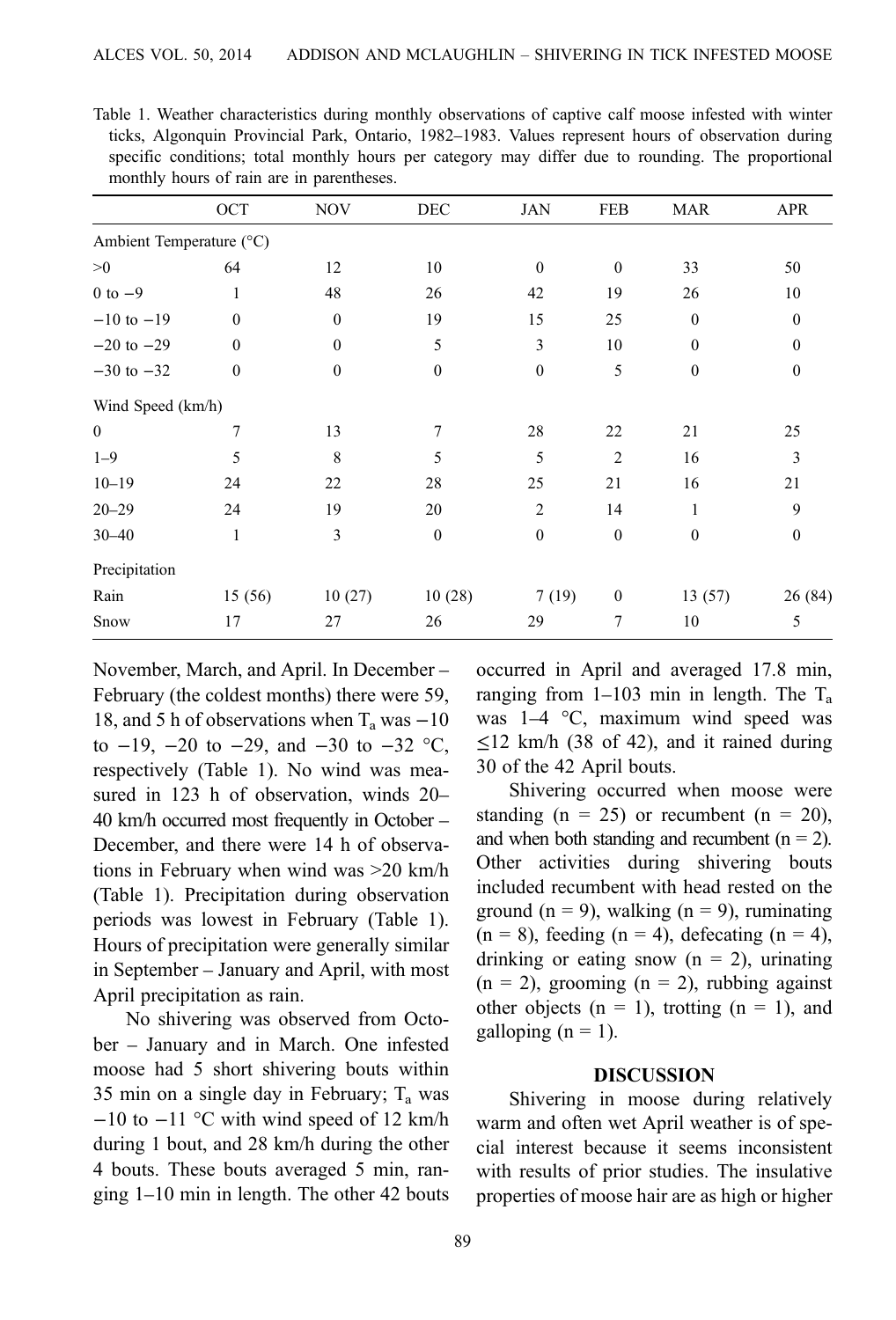than that of any arctic mammal (Scholander et al. 1950), hence cold weather under most conditions would not cause thermoregulatory stress to moose. Increased metabolic rate indicative of moose reaching their winter T<sub>lc</sub> was not observed from  $-25$  to −30 °C (Renecker and Hudson 1986), and captive, well fed moose calves were almost as cold tolerant as adults (Renecker et al. 1978). Absence of shivering in December, January, and most of February, despite very cold weather, was consistent with metabolic measurements and predictions (Renecker and Hudson 1986). In contrast, certain of our moose had extensive hair loss in April and shivering occurred in some but not all tick-infested moose during relatively mild temperatures in April.

Insulative properties of hair are positively correlated with the depth of hair for many arctic mammals and cattle (Scholander et al. 1950, Bennett 1964). However, wet pelts and skin substantially increase heat loss (Scholander et al. 1950, Holmes 1981) and wind reduces the insulative quality of hair coats (Scholander et al. 1950, Parker and Robbins 1985). Hair loss of our moose was generally ∼5% at the end of February, but for most infested moose increased to 23–44% by mid-April. Most shivering was by a single moose with 31% hair loss during rainy and moderately windy conditions in April (McLaughlin and Addison 1986).

Distinct individual variation in shivering was evident as 62 and 17% of shivering bouts were by 2 moose (moderate). It may seem anomalous that only 2 moose in the moderate group shivered the most, whereas only limited shivering was observed in the heavy treatment group. It is possible that the quantity of larval ticks applied in the 2 treatments was not different biologically. For example, hair loss was not substantially different between the moderate (23–31%) and heavy (28–44%) treatment groups. Further, hair loss in the moderate group was highly variable (2–24%) at the conclusion of the experiment (McLaughlin and Addison 1986). Moose also displayed variation in grooming and rubbing behaviors within each of the treatment groups.

Little behavioral response was evident in our tick-infested moose in Alberta during a relatively warm winter and spring (Welch et al. 1990). Only 1 trial occurred below −10 °C, and none below −25 °C, temperatures above the  $T_{\text{lc}}$  of moose (Renecker and Hudson 1986). It has been suggested that hair loss might have a thermoregulatory advantage by dissipating excess heat during warm spring weather (Welch et al. 1990). Unfortunately, variables affecting thermo‐ regulation such as precipitation, wind, and radiant energy are seldom documented (Parker and Robbins 1985), and lack of standardization in techniques and variable diets are cause for caution when comparing bio‐ energetic studies of cervids (Renecker and Hudson 1986). In our study, the duration and intensity of wind and precipitation were generally similar in all months except for less precipitation in February ([Table 1\)](#page-2-0). The only obvious weather differences between April and the prior 4 months included more precipitation as rain in April and warmer  $T_a$ in March and April [\(Table 1](#page-2-0)). There was also an exponential increase in hair loss (McLaughlin and Addison 1986) and rapid growth by adult winter ticks in April (Addison and McLaughlin 1988), hence higher blood loss as estimated in previous studies (see Samuel 2004, Musante et al. 2007). Of note is that our experimental moose had >20,000 fewer ticks and much less hair loss at the end of the experiment than measured, on average, on free-ranging moose succumbing to heavy winter tick infestation in Alberta (Samuel and Barker 1979, Samuel 2004).

The greater attrition of fat reservoirs in infested than non-infested moose, despite high quality food, presumably occurred over a period of 1–2 months (McLaughlin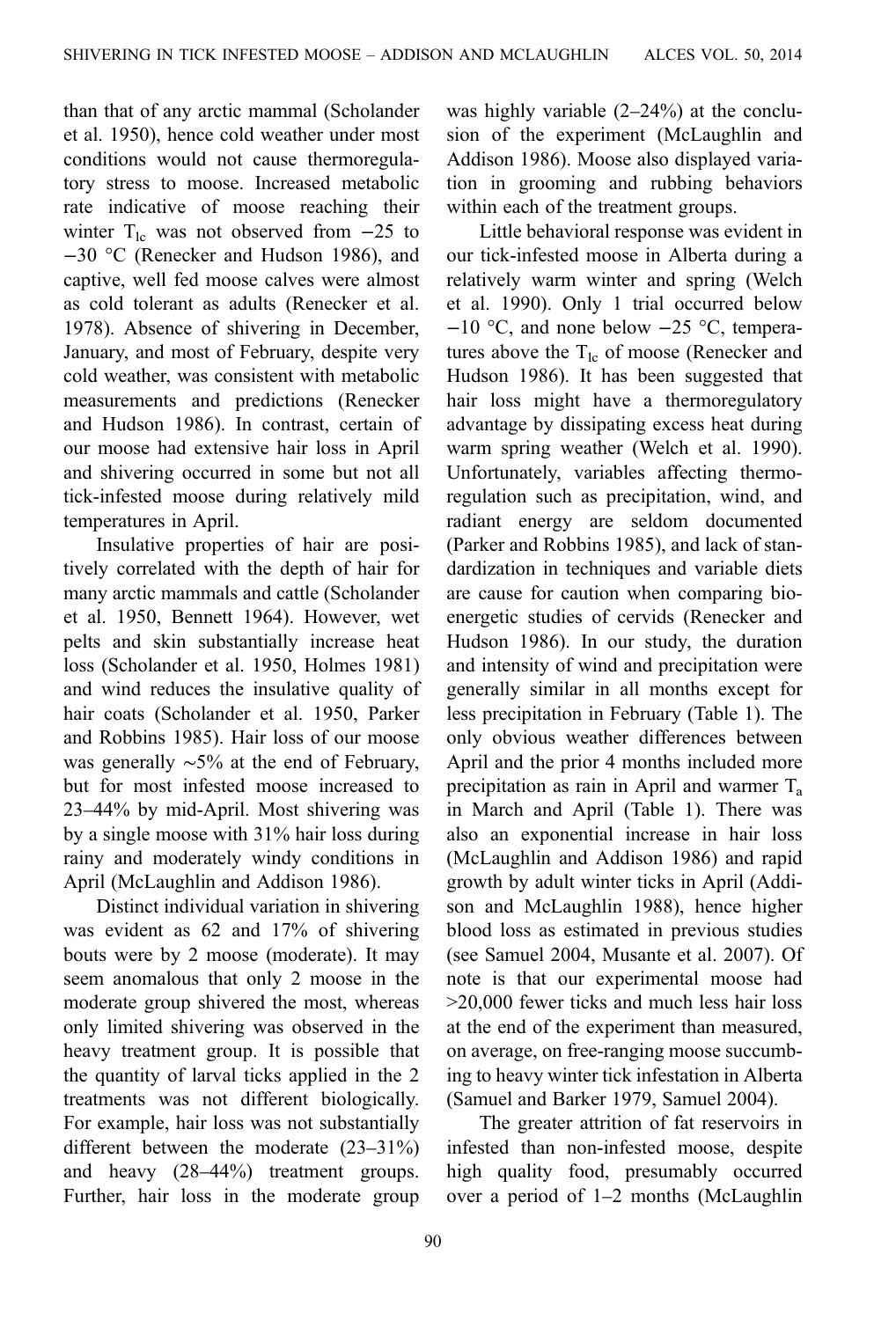and Addison 1986). It is unlikely that the loss of body condition in infested moose could be attributed only to energy demands of maintaining core  $T<sub>b</sub>$  associated with hair loss. Models developed by Samuel (2004) and Musante et al. (2007) indicate that the energy cost associated with replacing direct blood loss has a substantial metabolic impact during the 2–3 week peak period of female adult engorgement. These energy costs and higher thermoregulatory costs in March and April likely contributed to the reduced body condition of the infested calves as described by McLaughlin and Addison (1986). It is also possible that due to depleted and less oxygenated red blood cells, there is less general motor activity and reduced movement, foraging, and production of body heat in heavily infested free-ranging moose.

Most moose experimentally infested with up to 42,000 larval winter ticks had limited hair loss and did not shiver during cold weather in mid-winter or even with substantial hair loss in spring. When shivering did occur it was for extended periods (hours) in spring, at or above freezing temperatures when moose were wet. The combination of rainy weather and severe hair loss from heavy tick infestation likely has more thermoregulatory impact than recognized previously. Calves with severe hair loss and reduced body fat due to heavy winter tick infestation likely have an elevated  $T_{\text{lc}}$  in late winter-early spring that could further compromise their survival.

#### ACKNOWLEDGEMENTS

We appreciate D. J. H. Fraser for his coordination of many early aspects of this study. Special thanks go to A. Rynard, A. MacMillan, M. Jefferson, V. Ewing, and D. Bouchard for their steadfast assistance in collection of data and for moose husbandry under adverse conditions. Additional assistance was provided by C. Pirie, M. A. McLaughlin, D. Carlson, D. Joachim and

P. Methner. L. Smith, K. Paterson, K. Long, A. Jones, S. Gadawski, S. Fraser, D. Fraser, and L. Berejikian assisted in the earlier care of calves. We appreciate the assistance of C. D. MacInnes and G. Smith and staff for their administrative support. Field work was conducted at the Wildlife Research Station in Algonquin Park where R. Keatley, P. C. Smith, and staff were of great help. Thank you to R. Moen, B. Samuel, and anonymous reviewers for providing excellent suggestions for improvements to earlier drafts of the manuscript.

#### **REFERENCES**

- ADDISON, E. M., F. J. JOHNSON, and A. FYVIE. 1979. Dermacentor albipictus on moose (Alces alces) in Ontario. Journal of Wildlife Diseases 15: 281–284.
- ———, and R. F. MCLAUGHLIN. 1988. Growth and development of winter tick, Dermacentor albipictus, on moose (Alces alces). The Journal of Parasitology 74: 670–678.
- $-$ , and  $-$ ——. 1993. Seasonal variation and effects of winter ticks (Dermacentor albipictus) on consumption of food by captive moose (Alces alces) calves. Alces 29: 219–224.
- $-$ ,  $-$ , and J. D. Broadfoot. 1994. Growth of moose calves (Alces alces Americana) infested and uninfested with winter ticks (Dermacentor albipictus). Canadian Journal of Zoology 72: 1469–1476.
	- ———, ———, and ———. 1998. Effects of winter tick (Dermacentor albipictus) on blood characteristics of captive moose (Alces alces). Alces 34: 189–199.
- $-$ ,  $-$ , and D. J. H. Fraser. 1983. Raising moose calves in Ontario. Alces 18: 246–270.
- BENNETT, J. W. 1964. Thermal insulation of cattle coats. Proceedings of the Australian Society of Animal Production 5: 160–166.